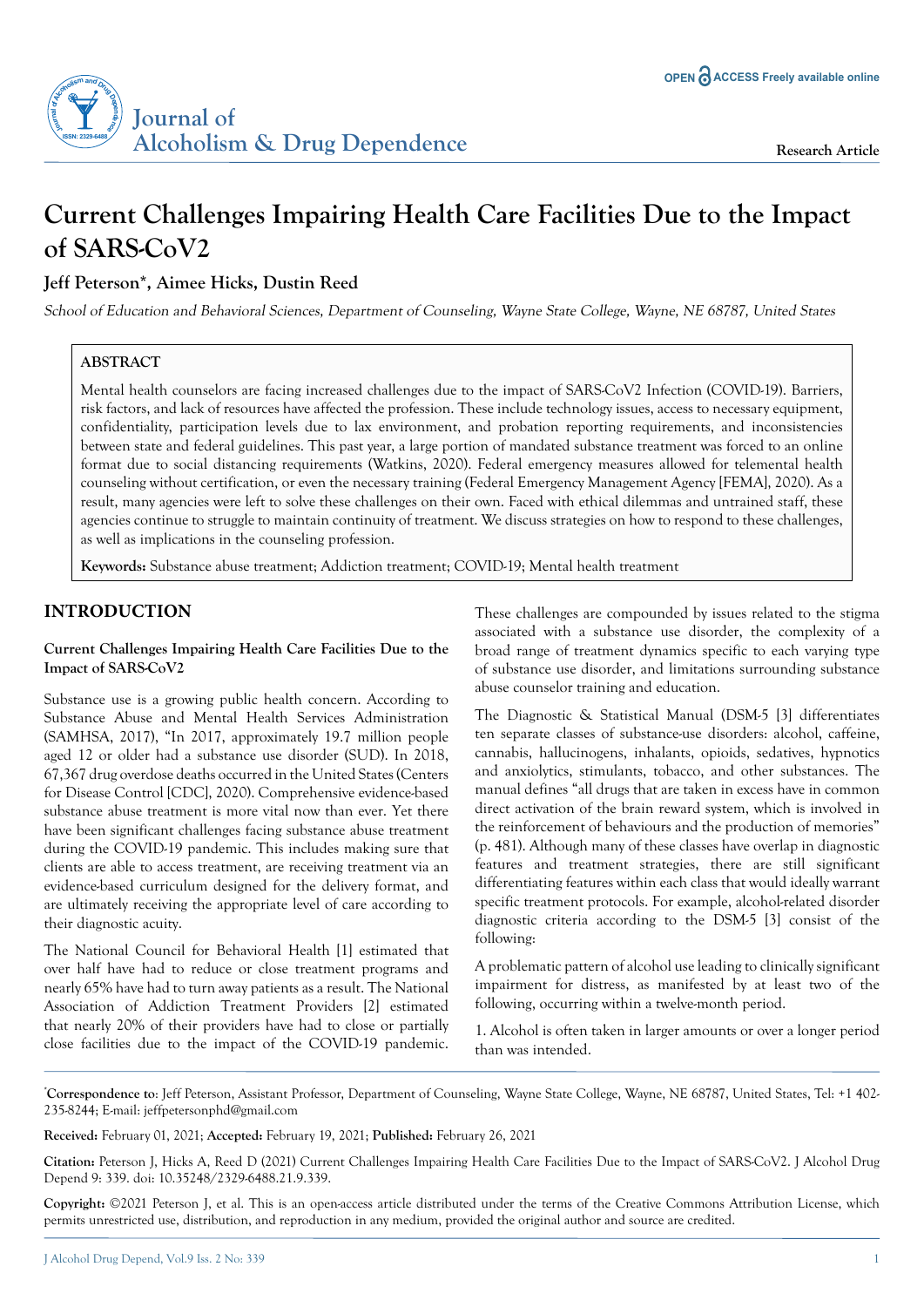# **Peterson J, et al. OPEN**  $\bigcap_{n=1}^{\infty}$  ACCESS Freely available online

2. There is a persistent desire or unsuccessful efforts to cut down or control alcohol use.

3. A great deal of time is spent in activities necessary to obtain alcohol, use alcohol, or recover from its effects.

4. Craving, a strong desire or urge to use alcohol.

5. Recurrent alcohol use resulting in a failure to fulfil major role obligations at work, school, or home.

6. Continued alcohol use despite having persistent ore recurrent social or interpersonal problems caused or exacerbated by the effects of alcohol.

7. Important social, occupational, or recreational activities are given up or reduced because of alcohol use.

8. Recurrent alcohol use in situations in which it is physically hazardous.

9. Alcohol use is continued despite knowledge of having a persistent or recurrent physical or psychological problem that is likely to have been caused or exacerbated by alcohol.

10. Tolerance, as defined by either of the following: a need for markedly increased amounts of alcohol to achieve intoxication or desired effect, a markedly diminished effect with continued use of the same amount of alcohol.

11. Withdrawal, as manifested by either of the following: the characteristic withdrawal syndrome for alcohol, alcohol is taken to relive or avoid withdrawal symptoms (American Psychiatric Association, 2013, pp. 490-491).

In addition to these distinct diagnostic features, the severity of the substance use disorder is also coded between mild, moderate, or severe. For example, in order to be considered a mild disorder the client would only present with 2-3 diagnostic criteria as listed above, a moderate disorder would present with 4-5 symptoms, and a severe disorder would exhibit 6 or more symptoms. Determining the level of severity is instrumental in assessing the level of treatment because more severe cases will require access to additional resources and support (e.g. home health care, additional support group or sponsors, and more frequent care; American Psychiatric Association, 2013).

### **Credentials of Substance Abuse Counselors**

Historically, substance abuse counselors were those in recovery and who had little to no formal education in mental health treatment. They were considered paraprofessionals because they did not possess formal education surrounding mental health treatment and the application of evidenced-based theories. Treatment strategies were often based more on personal experiences rather than empirical findings [4]. As Prochaska and Norcross (2014) suggest, "Without a guiding theory or system of psychotherapy, clinicians would be vulnerable, directionless creatures bombarded with literally hundreds of impressions and pieces of information in a single session" (p. 4). Untrained individuals may not be able to recognize common problems such as comorbid conditions or counter transference. They may also be unable to accurately assess risk of suicide or self-harm.

In 1972, the National Association of Alcoholism Counselors and Trainers (NAACT) was founded. A decade later, this organization evolved into the National Association for Alcoholism and Drug Counselors (NAADAC). In 2001, it became the Association for Addiction Professionals, preserving the same acronym. Today NAADAC provides education, clinical training, and certification for substance abuse on a national level. NAADAC establishes and monitors the credentials for National Certified Addiction Counselor (NCAC), Nicotine Dependence Specialist (NDS), and Master Addiction Counselor (MAC). Other state specific organizations have established substance abuse credentials based upon the same model. Although substance abuse treatment models have improved as a result of this credentialing path, there are still many individuals administering substance abuse treatment who are not credentialed [4].

Kerwin et al. Found a statistically significant difference in training requirements between drug and alcohol certification versus mental health counselling [5]. When comparing these two fields, the study demonstrated that minimum state requirements to qualify as a substance abuse counselor are quite different from the requirements to qualify as a mental health counselor. The study revealed that only 50% the states even required a substance abuse counseling credential to work in treatment centers, whereas 86% of the states required credentials for mental health counseling [5]. In addition, some mental health counselors are required to obtain telehealth training as part of the credentialing process. However, substance abuse counselors are often not required to receive such training (Georgia Addiction Counselors Association [GACA], 2020; NAADAC, 2020) [6].

### **Substance-Abuse Treatment Prior to COVID-19**

Prior to the COVID-19 pandemic, mandated treatment centers offered substance abuse clinical evaluations and outpatient mandated substance abuse treatment to clients in coordination with agencies such as the Department of Behavioral Health and the court system. The majority of these centers are approved for outpatient level 1 treatment and clinical evaluations as specified by the American Society of Addiction Medicine (ASAM) [7]. The treatment options include either short-term or long-term level 1 ASAM treatment courses. Long-term treatment is defined as a minimum of 17 weeks and a maximum of 52 weeks. Short-term treatment is defined as a minimum of 6 weeks and a maximum of 17 weeks. The curriculum was developed as a face-to-face format with substance abuse groups meeting at least three hours per week. The curriculum is delivered in an open group format mixed with individuals from various age groups, genders, cultural backgrounds, race, and economic status.

Individuals in these types of treatment programs are mandated by the court system to attend treatment, which is often monitored by probation. Non-compliance with treatment could result in serious consequences, including revocation of probation status. However, with the onset of the COVID-19 Pandemic, many treatment centers were unable to provide in-person treatment services and the programs that were being utilized had not been developed for distance-based or remote delivery. For example, Prime Solutions is a popular outpatient substance-abuse treatment program that is currently being used in 36 states. The Prime Solutions curriculum was not designed for the delivery of telemental health substance abuse treatment and has been largely utilized in-person [8]. Therefore, the program may lack the resources necessary for monitoring compliance, engagement, and effective outcome when applied in a distance-based format.

### **Challenges, Barriers, and Risk Factors During COVID-19**

The overall impact from the COVID-19 epidemic has not only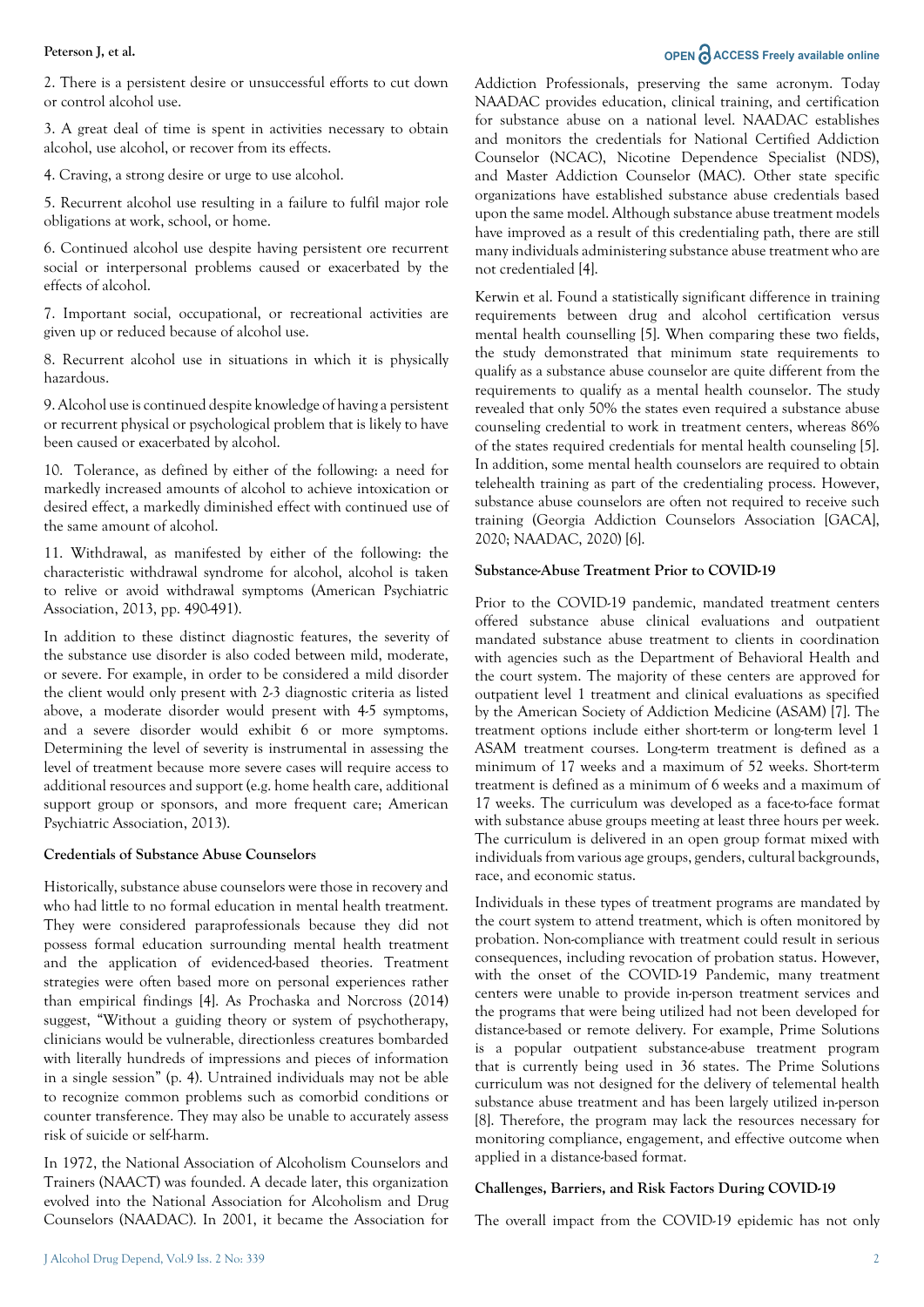been devastating to substance abuse clinics, but also to their clients. Treatment continuity suffered as a result of sudden discontinuation of treatment due to job loss, courts and state agencies temporary closures made it difficult to meet mandated obligations, and reduction in agency staff often limited treatment capacity. On top of those challenges, clients may have been confused by discrepancies between state and federal authorities, as well as agency delays in transitioning to alternative treatment formats. As a result, many clients withdrew from treatment (GDBHDD, 2020), which was particularly harmful for substance abuse clients who rely on treatment to prevent relapse.

New challenges, barriers, and risk factors have emerged for both clients and counselors working with mandated substance abuse clients as a result of the COVID-19 pandemic. These challenges include: technology issues, inability to access necessary equipment, confidentiality issues pertaining to informed consent, decreased participation levels, lack of a structured treatment environment, and probation reporting problems. While in some instances telemental health services improved access to treatment [9], it oftentimes made accessibility to treatment more complicated. Challenges for substance abuse clients in particular are: limited access to technology, unreliable or non-existent Internet service, challenges reinstating driving privileges due to agency closures, and inability to pay for services due to job loss or lack of non-cash paying ability, such as credit cards or bank accounts [10].

Technology issues are one of the largest challenges facing clients. Many of them have never used an online platform for treatment and social distancing protocols have limited most agencies ability to provide training or assistance (GDBHDD, 2020) [11]. Many clients may have discontinued or avoided treatment due to the inability to access or operate a particular telemental health platform. Others, especially those in rural areas, simply lack the necessary equipment, such as computers or cell phones, to access treatment remotely [11].

Even when a client is able to gain access, confidentiality and personal boundaries have become a significant concern, as clinicians are unable to control the client's therapeutic environment [12]. This also limits the clinician's ability to monitor whether a client is currently under the influence of substance or alcohol. In addition, several clients are challenged with the inability to access technology in a private area or may lack situational awareness to determine whether or not a roommate or family member could be listening. This results in risks to informed consent and the client's diminished capacity for attention [9].

### **Addressing Counselor Challenges**

In terms of technology issues, both staff and clinicians need adequate telemental health training. Clients need assistance in operating technological platforms, including guidance in operating a computer, navigating software or the Internet platform, and challenges operating hardware, such as camera, microphone, and speakers [12]. Clients in rural areas may need additional assistance, as they oftentimes have limited or no Internet services. Many are unable to afford the infrastructure required for telemental health, such as computer, hardware, and Internet service[11].

To combat issues relating to payment, some agencies have offered randomized lottery for pro-bono services; guidance in seeking state and federal assistance such as food stamps and unemployment benefits; other payment or technology options such as family members or temporary treatment hiatus; accommodations such as drop-box payment options, third-party payment options such as credit card release for family members and electronic cash applications (i.e. Venmo). For many, driving privileges were the primary motivating factor in seeking treatment. However, there was little that could be done regarding challenges with reinstating driving privileges due to state closures. This resulted in treatment attrition and premature drop-out. Therefore it will be helpful to find other novel incentives for treatment compliance.

Several studies found that counselors have a harder time keeping participants engaged, present, and on-focus in an online format versus in-person [9,11]. To address these challenges, clients need to be reminded to remove any distraction from the room such as television, radio, cell phones, etc. Clients need to be trained during the first online session regarding online etiquette, general procedures, and guidelines for the treatment sessions [11]. Treatment goals may need to be broken up into smaller more accessible segments with more structured evaluative components. Participation also needs to be monitored via other methods, such as a co-facilitator or assistant, telemental health analytics, and attendance monitoring.

#### **Addressing Agency Challenges**

Agency challenges include: loss of client motivating factors resulting in decreased attendance, complexity regarding procuring client payments, limited telemental health employee training, lack of experienced telemental health providers, staffing issues due to quarantine or social distancing protocols, and discontinuation of care due to dismissal of charges as a result of the expiration of statute of limitations for DUI charges (Watkins, 2020). It is estimated that these challenges have contributed to lost revenue, higher overhead, and in some cases facility closures (Watkins, 2020).

During COVID-19, many court-systems were delayed, and probation officers were working under limited hours (GDBHDD, 2020). Social distancing may not allow for drug testing, which could create an obstacle in determining if a client is abstaining from alcohol and drugs. This phenomenon created a decrease in motivation with clients, less oversight of those on probation, and less communication with center directors. As a result, many clients either dropped out or delayed treatment, causing a significant decrease in census, which directly impacted the financial status of many treatment centers (Watkins, 2020).

To address motivating factors, clinicians should stress to clients the importance of treatment compliance and probation requirements. Center directors could also provide the state a reasonable explanation for lack of client treatment compliance (oftentimes limited to one-time 30-day period). This could be employed as a strategy to prevent probation violations or other negative repercussions, such as: license revocation, voluntary court compliance, and offender recidivism.

#### **Ethical Issues for Counselors and Agencies**

According to Barsky (2020), "Extraordinary times call for extraordinary measures" (p. 1). As many organizations have temporarily closed or been forced to replace in-person meeting with clients via telephone and digital communication, the standard delivery of care in accordance with our codes and manuals is not possible. Counselors are in a time of uncharted territory and clients are in time extreme need. Ethical concerns as a result of the revised agency plan include monitoring effectiveness, impairment,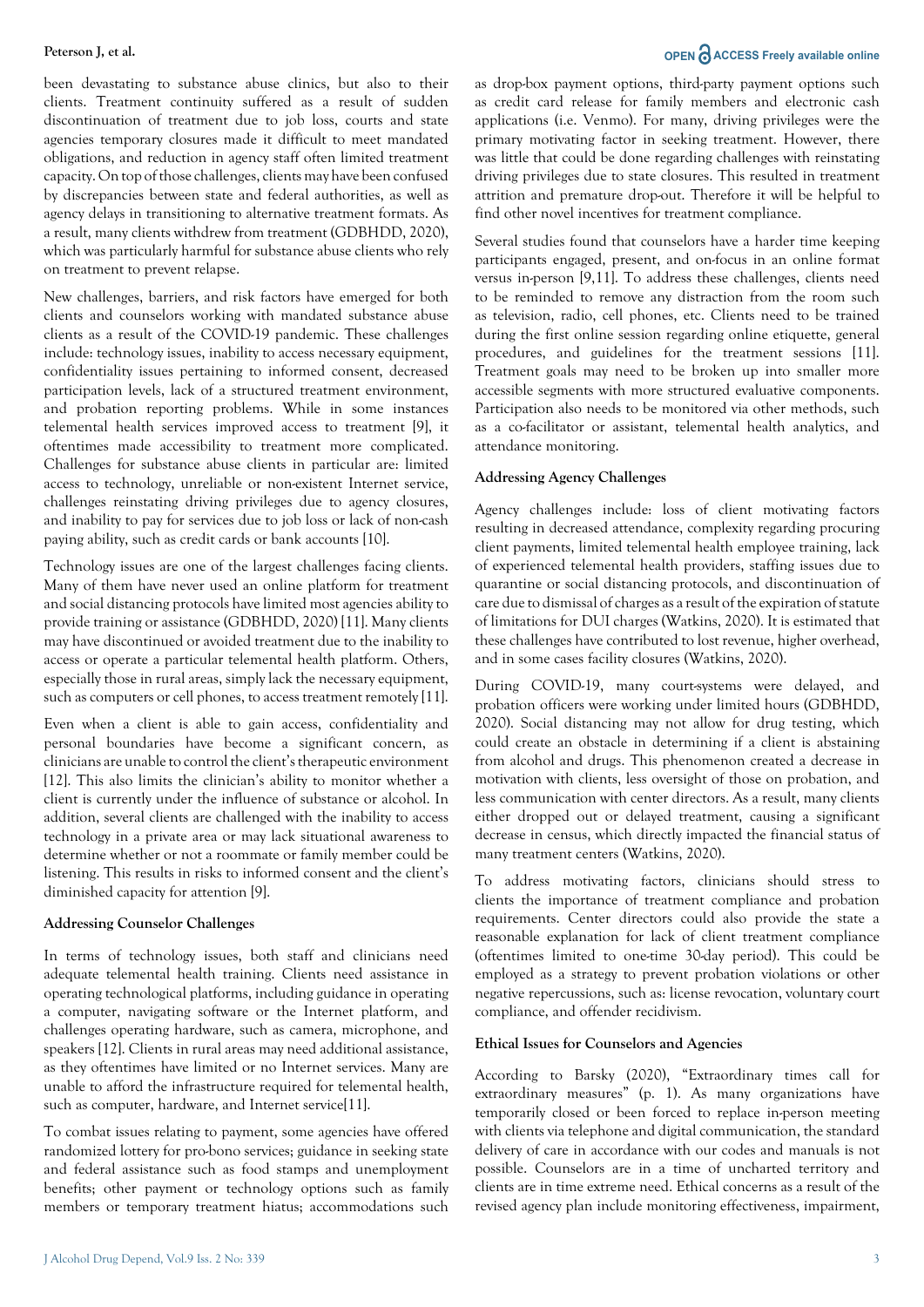addressing personal concerns, confidentiality of information, electronic links, technology-assisted services, and communication differences in electronic media.

As noted previously, many clients have limitations accessing Internet, appropriate hardware, and software. Clients may also lack the necessary skills to effectively participate in an online format [9]. ACA Code H.4.c.states that counselors must ensure that clients are able to effectively access and utilize technology [13]. This needs to be a part of a clinician's telemental health directive included within their written informed consent. Clients need to engage in a new informed consent process that explains the differences in risk and limitations prior to transitioning to an online format.

Many substance abuse counselors lack appropriate training and experience in telemental health platforms. Continuum of treatment may suffer as a result of a lack in core telemental healthcompetency, which in turn affects our number one responsibility to protect client welfare. The ACA Code of Ethics of Ethics C.2.a. and H.1.a. states that counselors need to have appropriate training and experience related to how they convey treatment [13]. Therefore, counselors have an ethical responsibility to seek telemental health training through local, state, or national organizations. This includes local continuing education, state counseling association conferences, and other national training opportunities.

Many substance-abuse clients withdrew from treatment due to limitations in telemental health delivery. This included limitations in how to monitor compliance, such as whether or not they remained abstinent, and limited ability in communicating with partners in the managed care process. The ACA Code of Ethics C.2.d. and H.4.d.states that counselors need to monitor and evaluate the effectiveness of treatment [13]. Center directors need to employ new strategies for monitoring the effectiveness of online treatment, such as reviewing recorded sessions, evaluating postsession satisfaction, and overall treatment completion/drop-out.

In general substance-abuse counselors are already lower paid and at high risk for burnout [11]. Risk factors associated in working with substance abuse clients in the current situation include risk of contracting COVID-19, burnout due to higher stress rates, and decreased participation from the clients. Clinical directors need to provide resources that promote self-care strategies, so that clinicians feel protected by their employers.

#### **Employee Wellness and Safety Plan**

To address employee retention issues, centre directors should implement employee safety plans and employee wellness toolkits. One such tool is the Practitioner's Guide to Ethical Decision-Making (2014), which could help agency directors identify primary needs. An Employee Safety plan could be developed in conjunction with local, state, and federal agencies. One example is COVID-19 Safety Guide by Colton Redlands Yucaipa Regional Occupational Program , which included the Occupational Safety and Health Administration (OSHA) standards for COVID-19 workplace guidelines [14].

OSHA has recommended a specific set of guidelines in order to ensure safety in the workplace during this pandemic specific to jobsite protocols in the areas of testing and hygiene [14]. These guidelines also provide a template for agencies who may want to modify operating procedures and better manage continuum of treatment. Recommendations include: purchasing hand-sanitizer and personal equipment in the event the agency is able to reopen

for face to face counseling; self-monitoring tools for employees and clients; workstation sanitation protocols, and common area protocols for safe use [15,16].

Agency directors may want to provide resources that can assist in addressing self-care. An example is an employee wellness toolkit designed specifically for COVID-19 from the Wellness Council of America (WELCOA) [17]. Through this online platform, employees are sent an access code and can review any of the twenty different wellness webinars. They can also independently access these modules at any time [18]. The WELCOA (2020, pp. 3-4) Wellness plan toolkit includes:

- 1. Establishing a New Normal for Home
- 2. Establishing a New Normal for Work
- 3. Managing Anxiety
- 4. Social Distancing and Connection Care
- 5. Physical Activity at Home
- 6. Nutritious Food
- 7. Rest and Play
- 8. Leveraging Your Sphere of Influence in a Pandemic
- 9. Financial Well Being
- 10. Managing Expectations
- 11. Finding Balance
- 12. Connections, Empathy, and Compassion
- 13. Setting Up Your Home Office
- 14. Being an Influencer for Good
- 15. Gratitude
- 16. What's Going Well?
- 17. It's Okay Not To Be Okay
- 18. Boosting Your Immune System
- 19. Medical Consumerism During a Pandemic
- 20. Mindful Mini Breaks

It is important to monitor employee effectiveness and telemental health competence in accordance with the ACA Code of Ethics Standard H.4.c. stating, "When providing technology-assisted services, counselors make reasonable efforts to determine that clients are intellectually, emotionally, physically, linguistically, and functionally capable of using the application and that the application is appropriate for the needs of the client" [13,19]. In addition to the wellness toolkit, we recommend that directors hold weekly staff meetings via teleconferencing. Employees are encouraged to talk about fears, anxieties, and any other issues in relationship to employment [20-24]. The focus should be on encouraging wellness and checking in with the staff to ensure quality services are being delivered to the client [25].

# **CONCLUSION**

In the wake of the COVID-19 pandemic many counselors were caught off-guard in the use of telemental health platforms. This was particularly challenging for substance abuse counselors who have not been previously trained in this type of distance-based counseling. In order to continue services to clients, local and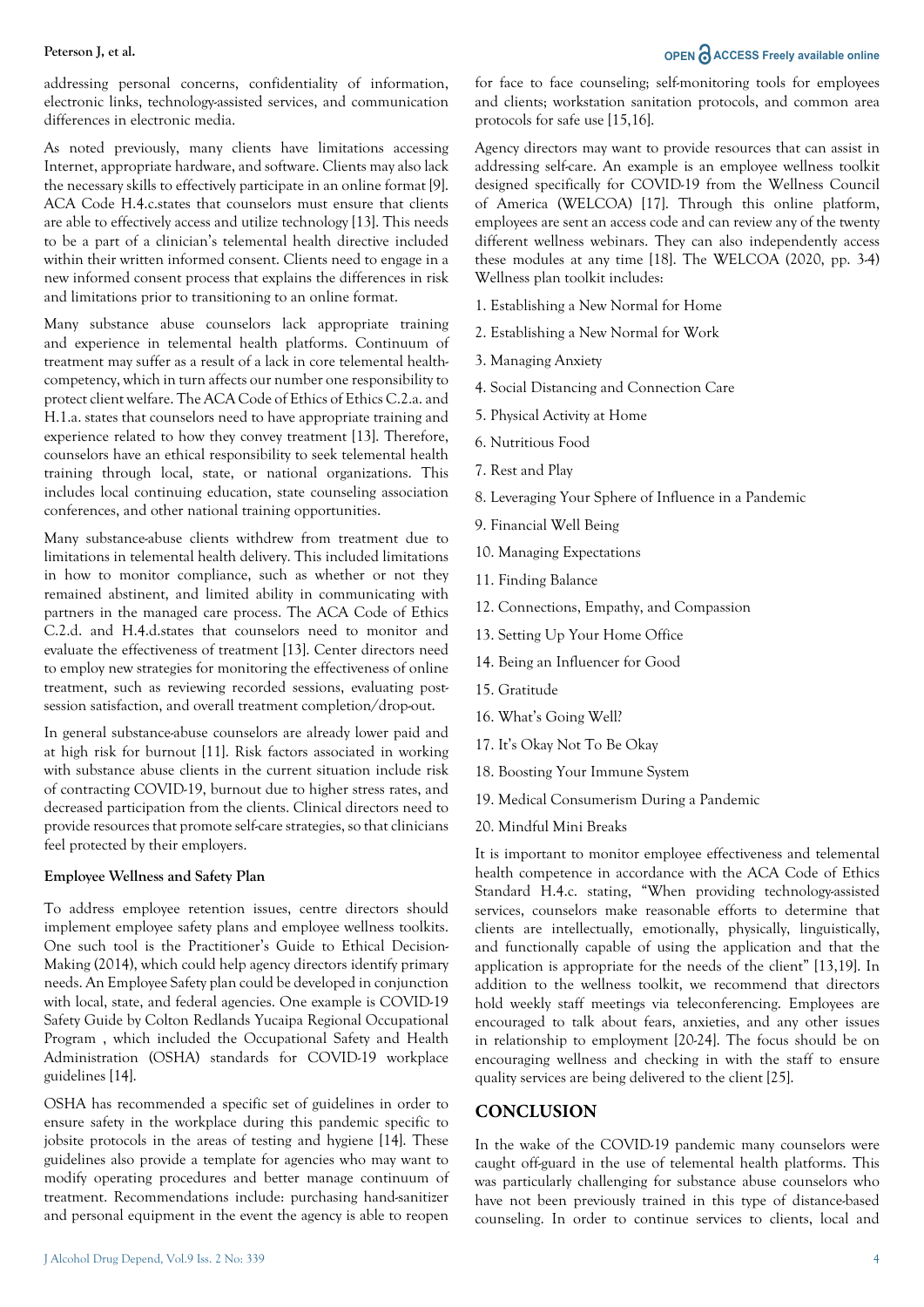federal governments issued a temporary order for the use of non-HIPAA compliant telehealth platforms. This presented challenges for both clinicians and clients. Challenges for clinicians included issues pertaining to logistics of delivery, such as lack of telehealth training and HIPAA-compliant telehealth platforms; monitoring treatment compliance, such as the inability to drug test clients; monitoring effectiveness, such as whether or not clients were engaged during the treatment protocols; and ensuring patient confidentiality, such as the inability to control the client's telehealth environment. Challenges for clients included limitations in treatment accessibility, such as inability to attend in person or lack of Internet and telehealth equipment; struggles to remain engaged, such as a disconnection from sponsors, peer-support meetings, and case managers; and inability to pay for treatment due to financial hardships resulting from lay-offs and loss of supportive-income.

Short-term efforts have been helpful in addressing some client needs. However, there are still challenges in providing effective long-term distance-based treatment, maintaining continuum of care, and helping clients access telehealth technological resources. Clients need basic training in telemental health counseling protocols and need to understand the risks and benefits associated with this mode of therapy. They also need technological access points or assistance in procuring safe and reliable venues for distance-based treatment. The unique dynamics of telemental health treatment require additional follow-up care, such as: postsession check-ins, monitoring session attendance and engagement, and other novel ways to motivate program compliance.

To ensure the highest quality of care we must also tend to clinician mental health. Employee wellness toolkits provide structured modules for independent self-care and strategies for navigating the stressors associated with a COVID-19 environment. Now more than ever, clinicians need to rely on a professional network for consultation and support. This includes: weekly treatment consultation, staff support and collaboration groups, an increased level of oversight, and ongoing telemental health training.

Even after we have learned how to deal with the COVID-19 pandemic itself, the impact will likely be felt for many years in terms of a shift in the counseling paradigm towards a larger utilization of telemental health counseling. Uncertain times dictate greater flexibility in how we approach mental health treatment. We need to continue to develop best practices for utilizing telemental health counseling and the technology needed to provide effective services.

We have also been given the opportunity to see our client more holistically. Perhaps we better understand the need to advocate for basic client needs, such as technology, transportation, and finances. We also need to re-evaluate how we measure and monitor compliance in a virtual format. In times of crisis people look to those in the helping professions to provide guidance and support, as well as instill hope. As we continue to navigate this new normal in the age of COVID-19 and potential future crises, strategies for improving counselor resilience is more important than ever before.

# **COMPETING INTERESTS STATEMENT**

#### **Funding**

This research did not receive any specific grant from funding agencies in the public, commercial, or not-for-profit sectors.

#### **Declaration of Interests**

None declared

# **REFERENCES**

- 1. National Council for Behavioral Health (NCBH). Demand for mental health and addiction services increasing as COVID-19 pandemic continues to threaten availability of treatment options. 2020.
- 2. National Association of Addiction Treatment Providers (NAATP). (2020). NAATP presents addiction treatment guidelines to Congress. 2019.
- 3. American Psychiatric Association. Diagnostic and statistical manual of mental disorders. (5th ed.)American Psychiatric Pub. 2013.
- 4. Mulvey KP, Hubbard S, Hayashi S. A national study of the substance abuse treatment workforce. J Sub Abuse Treat. 2003;24:51-57.
- 5. Kerwin ME, Walker-Smith K, Kirby KC. Comparative analysis of state requirements for the training of substance abuse and mental health counselors. J Sub Abuse Treat. 2006;30:173-181.
- 6. Georgia Addiction Counselors Association (GACA). Georgia Addiction Counselors Association Credentials. 2020.
- 7. Mee-Lee D, Shulman GD, Fishman MJ. The ASAM Criteria. Treatment Criteria for Addictive, Substance-Related, and Co-Occurring Conditions, 3rd ed. 2013.
- 8. Prime for Life. Prime solutions. 2020.
- 9. Campbell AN, Miele GM, Nunes EV, McCrimmon S, Ghitza UE. Web-Based, Psychosocial Treatment for Substance Use Disorders in Community Treatment Settings. Psychological Services. 2012; 9: 212- 214.
- 10. Ornell F, Moura HF, Scherer JN, Pechansky F, Kessler FH, von Diemen L, et al. The COVID-19 pandemic and its impact on substance use: Implications for prevention and treatment. Psychiatry Research. 2020;289:113096.
- 11. Silva MJ, Kelly Z. The escalation of the opioid epidemic due to COVID-19 and resulting lessons about treatment alternatives. Am J Manag Care. 2020;26:202-204.
- 12. Bickel WK, Christensen DR, Marsch LA. A Review of Computer-Based Interventions Used in the Assessment, Treatment, and Research of Drug Addiction. Subs Use Misuse. 2011;46:4-9.
- 13. American Counseling Association (2014). ACA Code of Ethics. ACA.
- 14. Occupational, Safety, and Health Administration (OSHA). Guidance on Preparing Workplaces for COVID-19. Washington: U.S. Department of Labor. 2020.
- 15. Rossen LM, Branum AM, Ahmad FB, Sutton P, Anderson RN. Excess deaths associated with COVID-19, by age and race and ethnicity— United States, January 26–October 3, 2020. Morbidity and Mortality Weekly Report. 2020;69:1522.
- 16. Georgia Department of Behavioral Health and Developmental Disabilities. (2020, October 11). DUI intervention Program Registry.
- 17. International Alcohol and drug abuse certification board of Georgia. International Alcohol and drug abuse certification board of Certifications. 2020.
- 18. National Council for Community Behavioral Healthcare. Integran of trauma: How to manage trauma. 2020.
- 19. Headquarters SA, Rockville MD. Substance Abuse and Mental Health Services Administration (SAMHSA) Expert Convening on Infant and Early Childhood Mental. 2014.
- 20. SAMHSA: Considerations for the care and treatment of mental and substance use disorders in the COVID-19 epidemic. 2020.